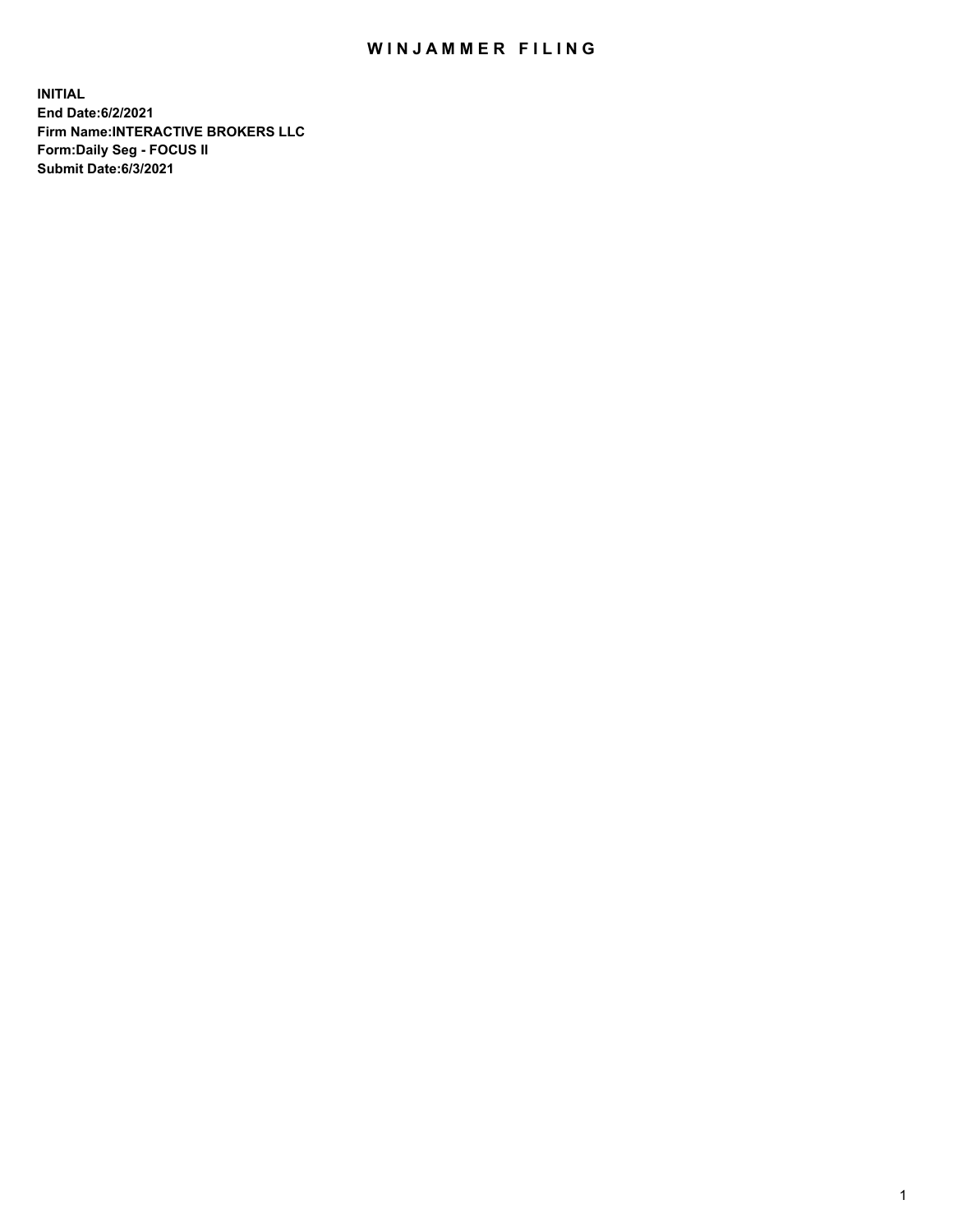**INITIAL End Date:6/2/2021 Firm Name:INTERACTIVE BROKERS LLC Form:Daily Seg - FOCUS II Submit Date:6/3/2021 Daily Segregation - Cover Page**

| Name of Company                                                                                                                                                                                                                                                                                                                | <b>INTERACTIVE BROKERS LLC</b>                                                                  |
|--------------------------------------------------------------------------------------------------------------------------------------------------------------------------------------------------------------------------------------------------------------------------------------------------------------------------------|-------------------------------------------------------------------------------------------------|
| <b>Contact Name</b>                                                                                                                                                                                                                                                                                                            | James Menicucci                                                                                 |
| <b>Contact Phone Number</b>                                                                                                                                                                                                                                                                                                    | 203-618-8085                                                                                    |
| <b>Contact Email Address</b>                                                                                                                                                                                                                                                                                                   | jmenicucci@interactivebrokers.c<br>om                                                           |
| FCM's Customer Segregated Funds Residual Interest Target (choose one):<br>a. Minimum dollar amount: ; or<br>b. Minimum percentage of customer segregated funds required:% ; or<br>c. Dollar amount range between: and; or<br>d. Percentage range of customer segregated funds required between:% and%.                         | $\overline{\mathbf{0}}$<br>$\overline{\mathbf{0}}$<br>155,000,000 245,000,000<br>0 <sub>0</sub> |
| FCM's Customer Secured Amount Funds Residual Interest Target (choose one):<br>a. Minimum dollar amount: ; or<br>b. Minimum percentage of customer secured funds required:%; or<br>c. Dollar amount range between: and; or<br>d. Percentage range of customer secured funds required between:% and%.                            | $\overline{\mathbf{0}}$<br>$\overline{\mathbf{0}}$<br>80,000,000 120,000,000<br>0 <sub>0</sub>  |
| FCM's Cleared Swaps Customer Collateral Residual Interest Target (choose one):<br>a. Minimum dollar amount: ; or<br>b. Minimum percentage of cleared swaps customer collateral required:% ; or<br>c. Dollar amount range between: and; or<br>d. Percentage range of cleared swaps customer collateral required between:% and%. | $\frac{0}{0}$<br>0 <sub>0</sub><br>0 <sub>0</sub>                                               |

Attach supporting documents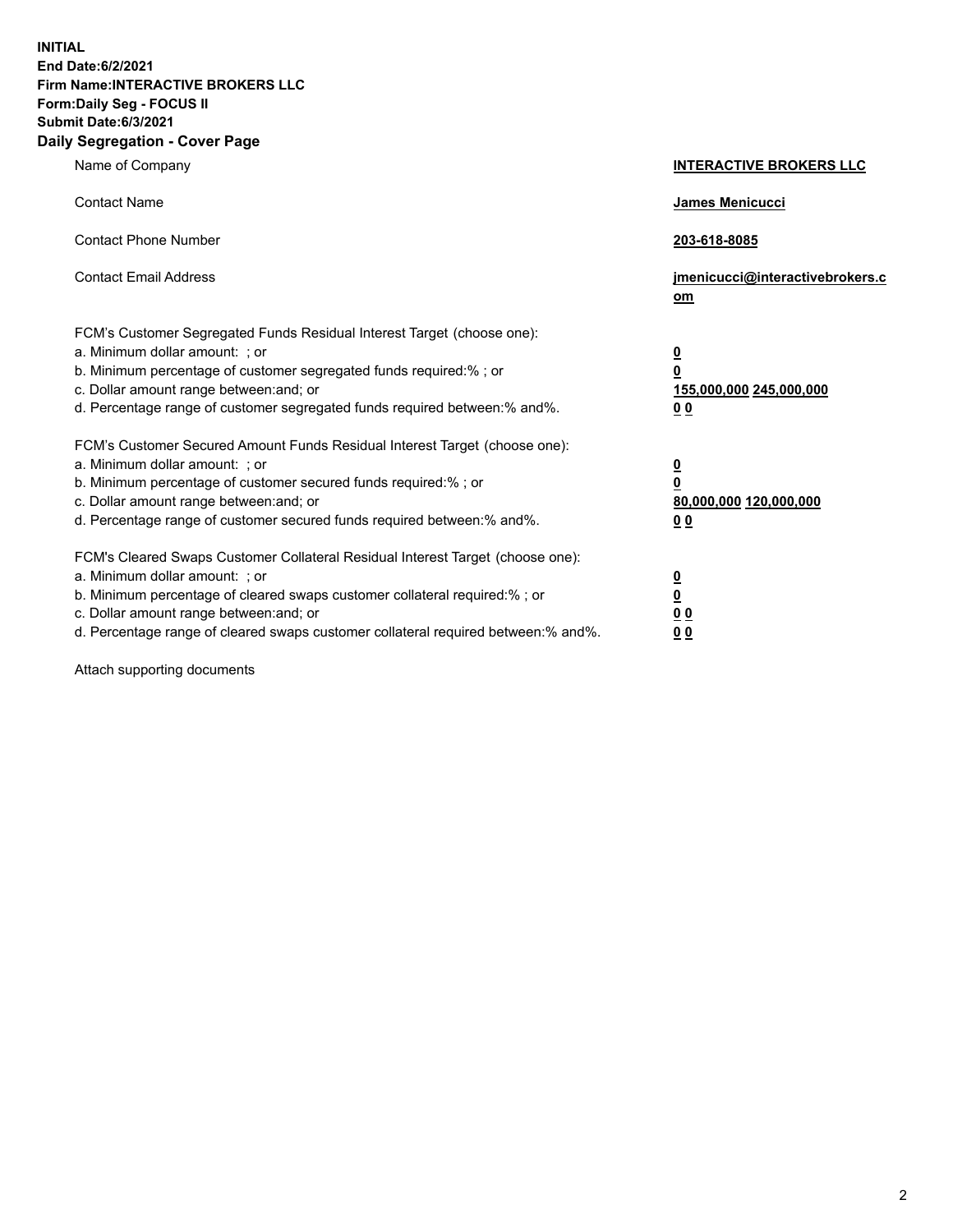## **INITIAL End Date:6/2/2021 Firm Name:INTERACTIVE BROKERS LLC Form:Daily Seg - FOCUS II Submit Date:6/3/2021 Daily Segregation - Secured Amounts**

|     | 2011, Ocgi ogation - Oceaned Anioania                                                       |                                   |
|-----|---------------------------------------------------------------------------------------------|-----------------------------------|
|     | Foreign Futures and Foreign Options Secured Amounts                                         |                                   |
|     | Amount required to be set aside pursuant to law, rule or regulation of a foreign            | $0$ [7305]                        |
|     | government or a rule of a self-regulatory organization authorized thereunder                |                                   |
| 1.  | Net ledger balance - Foreign Futures and Foreign Option Trading - All Customers             |                                   |
|     | A. Cash                                                                                     | 509,179,500 [7315]                |
|     | B. Securities (at market)                                                                   | $0$ [7317]                        |
| 2.  | Net unrealized profit (loss) in open futures contracts traded on a foreign board of trade   | 26,839,978 [7325]                 |
| 3.  | Exchange traded options                                                                     |                                   |
|     | a. Market value of open option contracts purchased on a foreign board of trade              | 105,488 [7335]                    |
|     | b. Market value of open contracts granted (sold) on a foreign board of trade                | $-12,499$ [7337]                  |
| 4.  | Net equity (deficit) (add lines 1. 2. and 3.)                                               | 536,112,467 [7345]                |
| 5.  | Account liquidating to a deficit and account with a debit balances - gross amount           | 4,622 [7351]                      |
|     | Less: amount offset by customer owned securities                                            | 0 [7352] 4,622 [7354]             |
| 6.  | Amount required to be set aside as the secured amount - Net Liquidating Equity              | 536,117,089 [7355]                |
|     | Method (add lines 4 and 5)                                                                  |                                   |
| 7.  | Greater of amount required to be set aside pursuant to foreign jurisdiction (above) or line | 536,117,089 [7360]                |
|     | 6.                                                                                          |                                   |
|     | FUNDS DEPOSITED IN SEPARATE REGULATION 30.7 ACCOUNTS                                        |                                   |
| 1.  | Cash in banks                                                                               |                                   |
|     | A. Banks located in the United States                                                       | 91,003,857 [7500]                 |
|     | B. Other banks qualified under Regulation 30.7                                              | 0 [7520] 91,003,857 [7530]        |
| 2.  | Securities                                                                                  |                                   |
|     | A. In safekeeping with banks located in the United States                                   | 300,000,000 [7540]                |
|     | B. In safekeeping with other banks qualified under Regulation 30.7                          | 0 [7560] 300,000,000 [7570]       |
| 3.  | Equities with registered futures commission merchants                                       |                                   |
|     | A. Cash                                                                                     | $0$ [7580]                        |
|     | <b>B.</b> Securities                                                                        | $0$ [7590]                        |
|     | C. Unrealized gain (loss) on open futures contracts                                         | $0$ [7600]                        |
|     | D. Value of long option contracts                                                           | $0$ [7610]                        |
|     | E. Value of short option contracts                                                          | 0 [7615] 0 [7620]                 |
| 4.  | Amounts held by clearing organizations of foreign boards of trade                           |                                   |
|     | A. Cash                                                                                     | $Q$ [7640]                        |
|     | <b>B.</b> Securities                                                                        | $0$ [7650]                        |
|     | C. Amount due to (from) clearing organization - daily variation                             | $0$ [7660]                        |
|     | D. Value of long option contracts                                                           | $0$ [7670]                        |
|     | E. Value of short option contracts                                                          | 0 [7675] 0 [7680]                 |
| 5.  | Amounts held by members of foreign boards of trade                                          |                                   |
|     | A. Cash                                                                                     | 278,083,459 [7700]                |
|     | <b>B.</b> Securities                                                                        | $0$ [7710]                        |
|     | C. Unrealized gain (loss) on open futures contracts                                         | 5,508,658 [7720]                  |
|     | D. Value of long option contracts                                                           | 105,488 [7730]                    |
|     | E. Value of short option contracts                                                          | -12,499 [7735] 283,685,106 [7740] |
| 6.  | Amounts with other depositories designated by a foreign board of trade                      | $0$ [7760]                        |
| 7.  | Segregated funds on hand                                                                    | $0$ [7765]                        |
| 8.  | Total funds in separate section 30.7 accounts                                               | 674,688,963 [7770]                |
| 9.  | Excess (deficiency) Set Aside for Secured Amount (subtract line 7 Secured Statement         | 138,571,874 [7380]                |
|     | Page 1 from Line 8)                                                                         |                                   |
| 10. | Management Target Amount for Excess funds in separate section 30.7 accounts                 | 80,000,000 [7780]                 |
| 11. | Excess (deficiency) funds in separate 30.7 accounts over (under) Management Target          | 58,571,874 [7785]                 |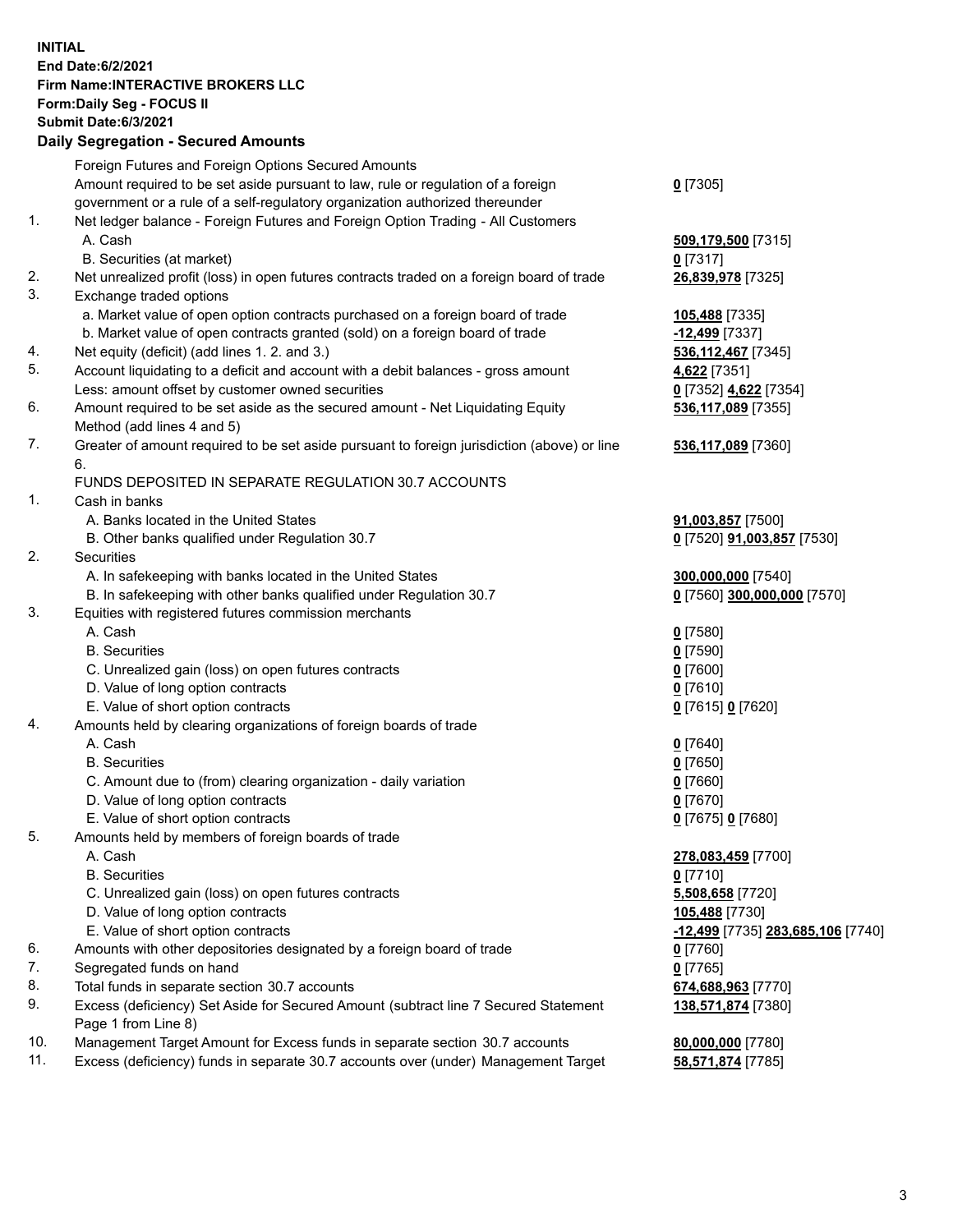**INITIAL End Date:6/2/2021 Firm Name:INTERACTIVE BROKERS LLC Form:Daily Seg - FOCUS II Submit Date:6/3/2021 Daily Segregation - Segregation Statement** SEGREGATION REQUIREMENTS(Section 4d(2) of the CEAct) 1. Net ledger balance A. Cash **6,732,741,256** [7010] B. Securities (at market) **0** [7020] 2. Net unrealized profit (loss) in open futures contracts traded on a contract market **329,924,962** [7030] 3. Exchange traded options A. Add market value of open option contracts purchased on a contract market **325,188,972** [7032] B. Deduct market value of open option contracts granted (sold) on a contract market **-232,334,573** [7033] 4. Net equity (deficit) (add lines 1, 2 and 3) **7,155,520,617** [7040] 5. Accounts liquidating to a deficit and accounts with debit balances - gross amount **1,268,448** [7045] Less: amount offset by customer securities **0** [7047] **1,268,448** [7050] 6. Amount required to be segregated (add lines 4 and 5) **7,156,789,065** [7060] FUNDS IN SEGREGATED ACCOUNTS 7. Deposited in segregated funds bank accounts A. Cash **1,671,889,204** [7070] B. Securities representing investments of customers' funds (at market) **3,298,480,500** [7080] C. Securities held for particular customers or option customers in lieu of cash (at market) **0** [7090] 8. Margins on deposit with derivatives clearing organizations of contract markets A. Cash **1,985,322,385** [7100] B. Securities representing investments of customers' funds (at market) **323,159,497** [7110] C. Securities held for particular customers or option customers in lieu of cash (at market) **0** [7120] 9. Net settlement from (to) derivatives clearing organizations of contract markets **10,251,897** [7130] 10. Exchange traded options A. Value of open long option contracts **324,486,581** [7132] B. Value of open short option contracts **-232,009,215** [7133] 11. Net equities with other FCMs A. Net liquidating equity **0** [7140] B. Securities representing investments of customers' funds (at market) **0** [7160] C. Securities held for particular customers or option customers in lieu of cash (at market) **0** [7170] 12. Segregated funds on hand **0** [7150] 13. Total amount in segregation (add lines 7 through 12) **7,381,580,849** [7180] 14. Excess (deficiency) funds in segregation (subtract line 6 from line 13) **224,791,784** [7190] 15. Management Target Amount for Excess funds in segregation **155,000,000** [7194] 16. Excess (deficiency) funds in segregation over (under) Management Target Amount Excess **69,791,784** [7198]